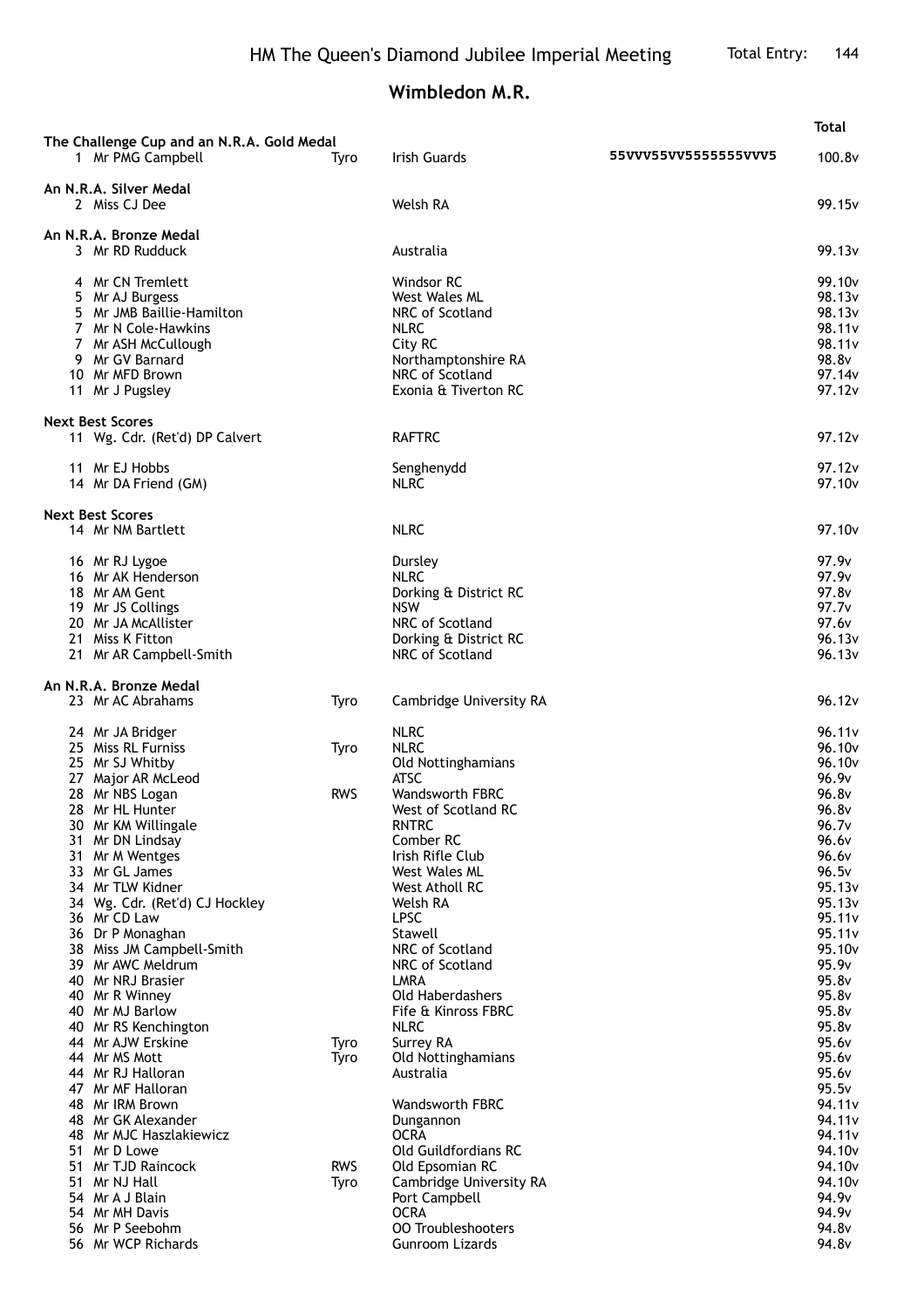| 58 | Mrs LJ Brister                               |            | Welsh RA                  | 94.7 <sub>v</sub> |
|----|----------------------------------------------|------------|---------------------------|-------------------|
|    | 59 Mr J Robbins                              | Tyro       | Petworth RC               | 94.6 <sub>v</sub> |
|    | 59 Mr CDF Boylan                             |            | Irish Rifle Club          | 94.6v             |
|    | 61 Mr WRD Mott                               |            | Old Nottinghamians        | 94.5 <sub>v</sub> |
|    | 61 Mr JH Freebairn                           |            | Balaklava                 | 94.5v             |
|    | 63 Mr G French                               |            | Lydgate                   | 93.7v             |
|    | 64 Mr WJM Taylor                             |            | English VIII              | 93.6v             |
|    | 64 Mr L E Horwood                            |            | Stawell<br><b>NRA</b>     | 93.6v             |
|    | 64 Mr CAJ Oliver-Bellasis<br>64 Mr JG Powell |            |                           | 93.6v<br>93.6v    |
|    |                                              |            | Sussex<br><b>NLRC</b>     |                   |
|    | 68 Mr GRP Shapland<br>68 Mr JMA Thompson     | <b>RWS</b> | <b>Central Bankers RC</b> | 93.5v<br>93.5v    |
|    | 68 Mr GJ Dyson                               |            | Australia                 | 93.5v             |
|    | 71 Dr AMW Cargill Thompson                   | Tyro       | <b>NLRC</b>               | 93.4v             |
|    | 71 Mr JC Peck                                |            | <b>NLRC</b>               | 93.4v             |
|    | 71 M. F De Castro                            |            | France                    | 93.4v             |
|    | 74 Mr SA Thomas                              | <b>RWS</b> | <b>Central Bankers RC</b> | 92.11v            |
|    | 75 Mr M Persaud                              | <b>RWS</b> | Guyana NRA                | 92.9v             |
|    | 76 Mr DHW Dashwood                           |            | Harrovian RA              | 92.7v             |
|    | 76 Mr A L James                              |            | Glamorgan                 | 92.7v             |
|    | 78 Sgt. RH Kitson                            | Tyro       | <b>ATSC</b>               | 92.6v             |
|    | 79 Mr CN McEachran                           |            | NRC of Scotland           | 92.4v             |
|    | 80 Mr PR Coley                               |            | <b>Barbarians RC</b>      | 91.8v             |
|    | 81 Mr HM Butcher                             | Tyro       | NRC of Scotland           | 91.6v             |
|    | 81 Mr MK Townsend                            |            | <b>NLRC</b>               | 91.6v             |
|    | 83 Mr NDJ Gaywood                            |            | West Atholl RC            | 91.5v             |
|    | 83 Mr RP Rosling                             |            | Old Nottinghamians        | 91.5v             |
|    | 85 Mr TW Harrison                            |            | Caterham & District RC    | 91.4v             |
|    | 86 Mr JA Lindsay III                         | Tyro       | <b>OCRA</b>               | 91.3v             |
|    | 87 Mr MJ Judge                               | Tyro       | Cambridge University RA   | 90.8v             |
|    | 88 Miss SS Lohmann                           |            | <b>NLRC</b>               | 90.7v             |
|    | 88 Mr AK Fitch                               |            | <b>NRA</b>                | 90.7v             |
|    |                                              |            |                           |                   |
|    | Next Best Scores                             |            |                           |                   |
|    | 90 Miss M Mcaleenan                          | Tyro       | Cambridge University RA   | 90.6v             |
|    |                                              |            |                           |                   |
|    | 91 Mr GM Walker                              |            | Launceston VDC            | 90.5v             |
|    | 91 T S Courtney                              |            | Australian Rifle Team     | 90.5v             |
|    | 91 Mr MJ Hissey                              |            | English VIII              | 90.5v             |
|    | 91 Mr CAY Young                              | Tyro       | Oxford University RC      | 90.5v             |
|    | 91 Mr P Patel                                | <b>RWS</b> | Old Epsomian RC           | 90.5v             |
|    | 96 Mr PR Bain                                |            | Australia                 | 90.4v             |
|    | 97 Miss HMF Fisher                           | Tyro       | Cambridge University RA   | 90.1v             |
|    | 98 Mr KB Hill                                |            | <b>Wandsworth FBRC</b>    | 89.8v             |
|    | 99 Mr M Spencer                              |            | <b>OCRA</b>               | 89.7 <sub>v</sub> |
|    | 100 Mr Al Brown                              |            | <b>Wandsworth FBRC</b>    | 89.6v             |
|    | 100 Mr AME Adams                             | Tyro       | Lloyds TSBRC              | 89.6v             |
|    | 102 Mr JGM Webster                           | <b>RWS</b> | Uppingham Veterans RC     | 89.5v             |
|    | 102 Mr JFC Collis                            |            | Australia                 | 89.5v             |
|    |                                              |            |                           |                   |
|    | <b>Next Best Scores</b>                      |            |                           |                   |
|    | 104 Mr RWS Whitby                            |            | Old Nottinghamians        | 89.4v             |
|    |                                              |            |                           |                   |
|    | 104 Mr CP Moon                               |            | <b>NRA</b>                | 89.4v             |
|    | 104 Mr TP Clarke                             | <b>RWS</b> | <b>Central Bankers RC</b> | 89.4v             |
|    | 104 Mr WHA Thompson                          |            | <b>WFRA Bromsgrove</b>    | 89.4v             |
|    | 108 Mr MAM Crichton Maitland                 |            | <b>NRA</b>                | 89.3v             |
|    | 109 Miss KR Sharpington                      | Tyro       | Cambridge University RA   | 88.8v             |
|    | 109 Dr R Pizer                               |            | <b>NLRC</b>               | 88.8v             |
|    | 111 Mr ITG Shaw                              | <b>RWS</b> | Old Epsomian RC           | 88.7v             |
|    | 112 Mr Q Den Rooijen                         | Tyro       | Oxford University RC      | 88.6v             |
|    | 112 Mrs SM Mott                              | Tyro       | Old Nottinghamians        | 88.6v             |
|    | 114 Mr CJF Hayes                             |            | NRC of Scotland           | 88.5v             |
|    | 115 Mr RCT Jeens                             | <b>RWS</b> | <b>NLRC</b>               | 88.4v             |
|    | 115 Mr MJ Moran                              | Tyro       | <b>NRA</b>                | 88.4v             |
|    | 115 Mr B Taylor                              | <b>RWS</b> | <b>ATSC</b>               | 88.4v             |
|    | 118 Mr TL Bedwell                            | <b>RWS</b> | Stock Exchange RC         | 88.2v             |
|    | 119 Mr DH Lury                               |            | NRC of Scotland           | 87.9v             |
|    | 120 Mr BN Southern                           |            |                           | 87.8v             |
|    | 121 Mr DAF Firth                             | Tyro       | Cambridge University RA   | 87.7v             |
|    | 122 Mr JEB Hissey                            |            | English VIII              | 86.4v             |
|    | 123 Mr JC Evans                              | <b>RWS</b> | <b>Wandsworth FBRC</b>    | 86.3v             |
|    | 124 Major JJ Earle                           | Tyro       | <b>ATSC</b>               | 85.5v             |
|    |                                              |            |                           |                   |
|    | 125 Mr CJ Sherratt                           | Tyro       | Club <sub>25</sub>        | 84.4v             |
|    | 126 Mrs RA Meldrum                           |            | NRC of Scotland           | 84.2v             |
|    |                                              |            |                           |                   |
|    | Next Best Scores<br>127 Miss LMA Bogie       | Tyro       | <b>OCRA</b>               | 83.4v             |